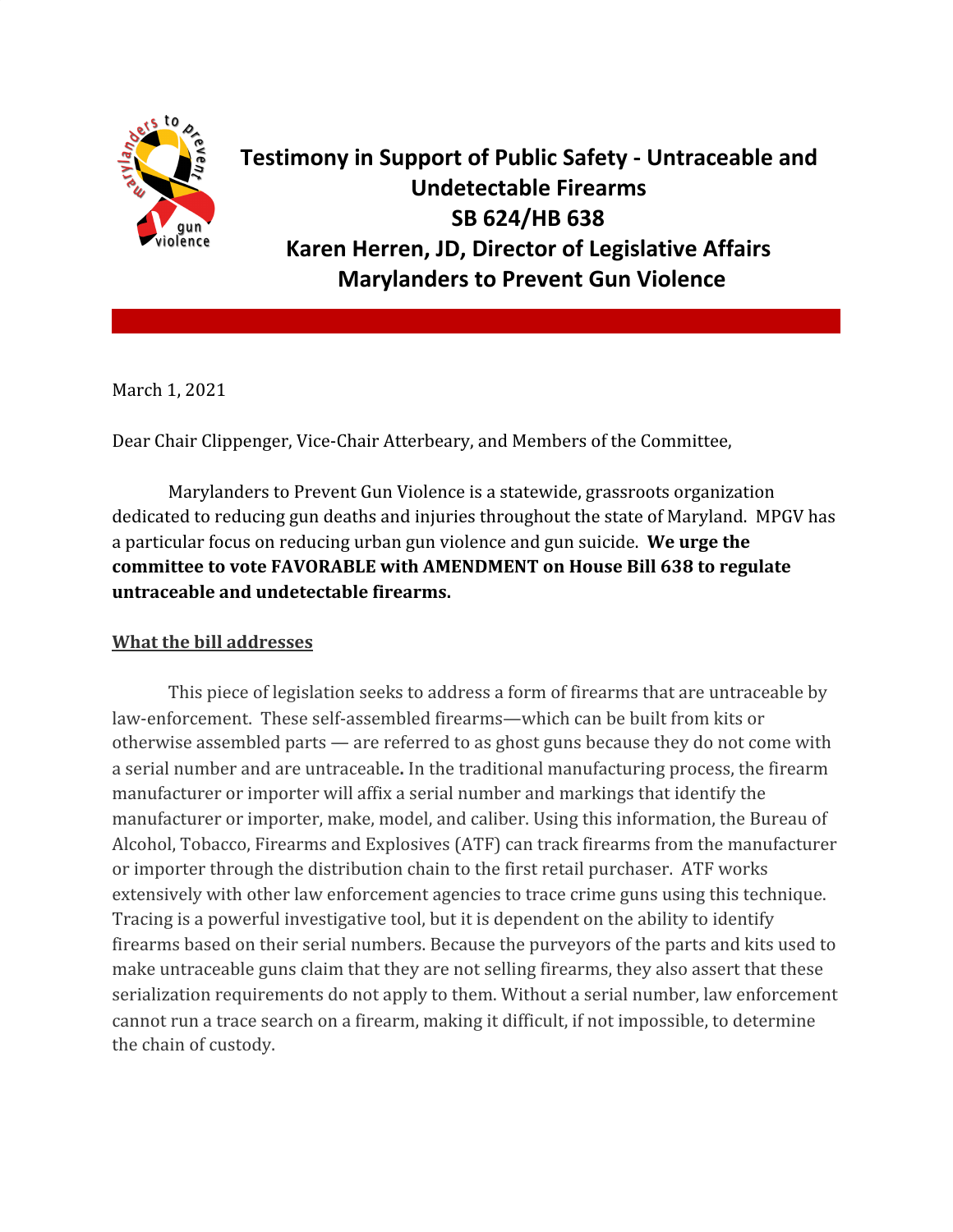Kit or parts buyers are also and crucially allowed to circumvent the state's strong gun laws as the acquisition of these parts do not currently require any of the necessary safety steps (such as background checks) to keep guns out of the hands of prohibited people.

## **How HB 638 addresses the problem**

This legislation mandates a serialization process and provides a mechanism to instigate a background check. The current lack of these two components make ghost guns particularly enticing to people who are either not currently permitted to purchase firearms or otherwise wish to have an untraceable weapon. Maryland has a robust system of laws related to the regulation of firearms, created by this body, passed in an effort to curb the tragedy of gun violence in this state. Individuals are using ghost guns as a work around, undermining the entire system.

# **The effects of not addressing the problem**

Law enforcement around the United States is seeing an alarming increase in the number of ghost guns being recovered in investigations. California was among the first to report seeing these untraceable weapons show up in crimes. Two years ago they indicated that they were seeing 30% of recovered guns as un-serialized weapons. At the time, Maryland had not begun to carefully track recovery. In 2019, the ATF recovered 117 ghost guns in Maryland. Nearly a quarter of those were recovered in Baltimore. By December of 2020, Baltimore City Police had recovered more than three times as many ghost guns than they had in [2019](https://foxbaltimore.com/features/operation-crime-justice/number-of-ghost-guns-recovered-in-baltimore-more-than-triples). The Montgomery County Police Department reported collecting over 40 ghost guns in 2020 during investigations.

# **Critical amendment**

MPGV supports HB 638 with the following amendment:

# Amend  $\S 5-704(c)(4)$  with the following:

## *Delete Current language*

A FEDERALLY LICENSED FIREARMS DEALER, FEDERALLY LICENSED FIREARMS MANUFACTURER, AND FEDERALLY LICENSED FIREARMS IMPORTER SHALL MAINTAIN A RECORD LOG OF ANY SALE OR TRANSFER OF A FIREARM OR AN UNFINISHED FRAME OR RECEIVER AS REQUIRED BY FEDERAL LAW AND REGULATION;

*Add:*